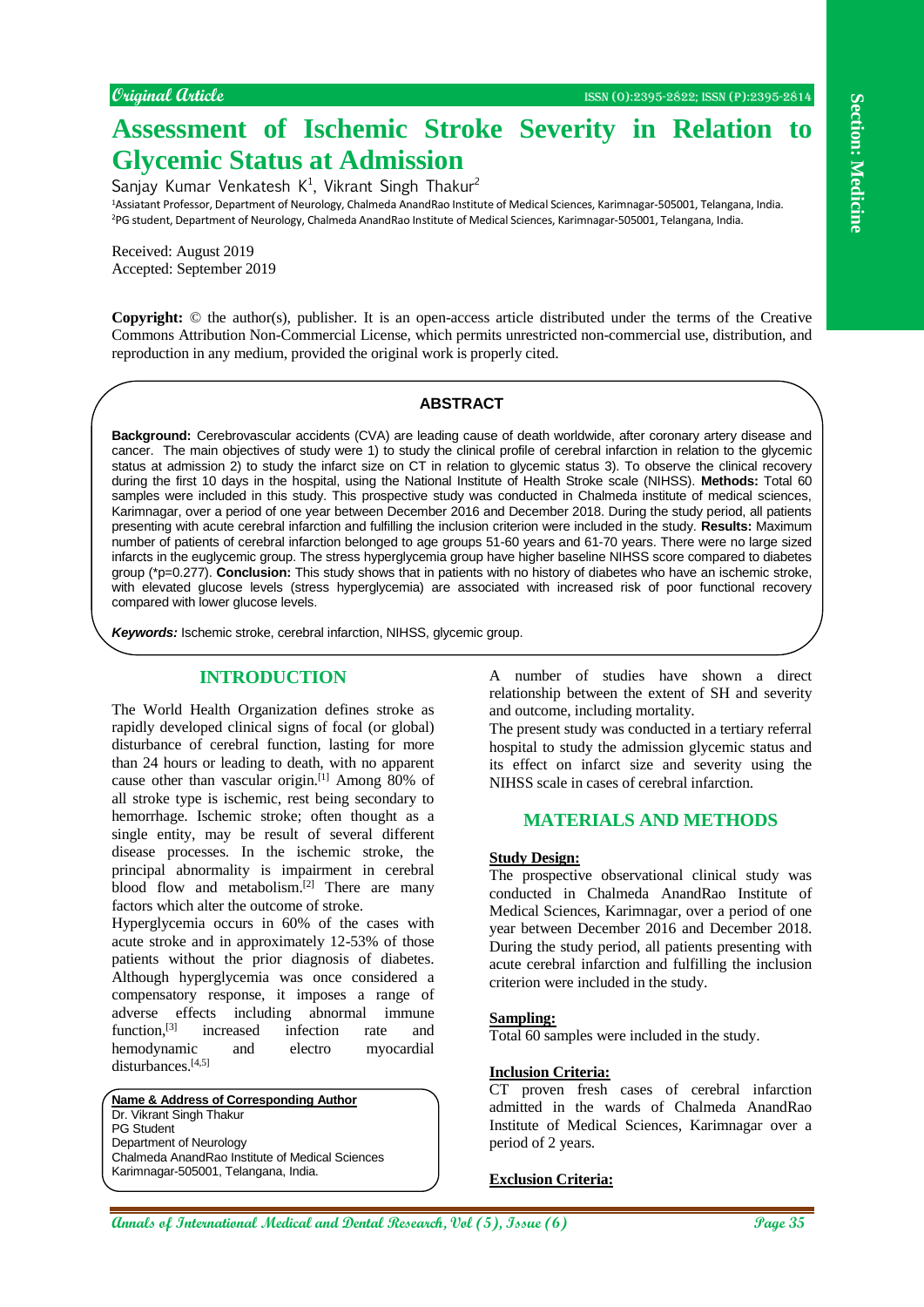### **Venkatesh & Thakur; Ischemic Stroke Severity in Relation to Glycemic Status**

- Intracerebral hemorrhage
- **Malignancy**
- Brainstem infarction
- Previous history of stroke

Sixty cases of CT proven fresh cases of cerebral infarction admitted in the medical wards were studied over a period of one year. A random testing of blood glucose was done at time of presentation in the casualty, along detailed history and thorough neurological and systemic examination, with application of National Institute of Health Stroke scale (NIHSS). The diagnosis of cerebral infarction was confirmed on imaging with CT scan. Once the diagnosis was confirmed, patients were enrolled in the study after obtaining written consent.

#### **Ethics Approval**

The study was reviewed and approved by Institute Ethics Committee, Chalmeda AnandRao Institute of medical Sciences, Karimnagar.

#### **RESULTS**

| Table 1: Age distribution of cases. |             |                   |  |  |  |
|-------------------------------------|-------------|-------------------|--|--|--|
| Age group                           | No of cases | <b>Percentage</b> |  |  |  |
| $30-40$                             |             | 15.0              |  |  |  |
| $41 - 50$                           | 10          | 16.67             |  |  |  |
| 51-60                               | 18          | 30.0              |  |  |  |
| $61-70$                             | 17          | 28.33             |  |  |  |
| 71-80                               |             | 10.0              |  |  |  |

Observations of the study are as follows. Total 60 patients fulfilled the inclusion criteria for this sttudy.

| <b>Table 2: Sex distribution</b> |             |            |  |  |  |
|----------------------------------|-------------|------------|--|--|--|
| Gender                           | No of cases | Percentage |  |  |  |
| Male                             | 38          | 63.33      |  |  |  |
| Female                           |             | 36.67      |  |  |  |

[Table 2] shows that 63.33 % of the cases were males and 36.67 % were females. There was a male preponderance with male: female ratio1.73:1

| Table 3: Infarct size in the study group |                                                                                                     |        |                   |  |  |
|------------------------------------------|-----------------------------------------------------------------------------------------------------|--------|-------------------|--|--|
| <b>Infract</b>                           | <b>Size</b>                                                                                         | Number | <b>Percentage</b> |  |  |
| А                                        | Small<br>$\leq$ 3cms <sup>2</sup> , extending<br>< 2CT<br>slices<br>$(1 \text{slice}=10 \text{mm})$ | 19     | 31.67             |  |  |
| R                                        | Medium<br>$3 \text{cms}^2 < 5 \text{cms}^2$<br>2CT slice                                            | 22.    | 36.66             |  |  |
|                                          | Large<br>$>5$ cms <sup>2</sup> involving<br>large vascular<br>territory                             | 19     | 31.67             |  |  |

[Table 3] shows the study group, 36% of the infarcts were medium sized (B), defined as size> 3 cm2. But < 5 cm2, and seen on more than 2 CT slices. The small (A) and large sized infarcts (C) accounted for 32% each.

| Table 4: Infarct size in each group $(n=60)$                      |                   |                             |                          |       |
|-------------------------------------------------------------------|-------------------|-----------------------------|--------------------------|-------|
| <b>Size</b>                                                       | <b>Euglycemia</b> | <b>Stress Hyperglycemia</b> | <b>Diabetes Mellitus</b> | Total |
| $A - Small <$ 3cms <sup>2</sup> , Extending $\triangle$ CT slices | 10                |                             |                          | 19    |
| $(1\text{slice}=10\text{mm})$                                     |                   |                             |                          |       |
| B-Medium $>3 \text{cms}^2 < 5 \text{cms}^2 > 2 \text{ CT slices}$ |                   |                             |                          |       |
| C-Large >5cms <sup>2</sup> , involving large vascular territory   |                   |                             |                          | 19    |

[Table 4] shows the smaller sized infarcts were seen in euglycemic group, medium sized infarcts in the stress hyperglycemic group and large sized infarcts with the diabetes group. There were no large sized infarcts in the normoglycemic group.

| Table 5: Comparison based on Infarct size according to |  |  |  |
|--------------------------------------------------------|--|--|--|
| glycemic status                                        |  |  |  |

| <b>Infarct</b><br>size | No of<br>cases | <b>Admission Glycemic</b><br>status | <b>HSS</b> score<br>at |                     |
|------------------------|----------------|-------------------------------------|------------------------|---------------------|
|                        |                | <b>RBS</b>                          | <b>HBA1c</b>           | admission           |
| Small                  | 19             | $191.45 + 34.2$                     | 6.01                   | $15.95 \pm$<br>6.05 |
| Medium                 | 22.            | $235.5 + 36.36$                     | 6.63                   | $20.73 +$<br>6.63   |
| Large                  | 19             | $324.15 + 97.98$                    | 7.43                   | $31.63 +$<br>3.64   |

[Table 5] shows the both admission blood glucose and glycosylated hemoglobin correlated well with the infarct size and clinical severity in the diabetes group. Lower HbA1C and lower admission glucose resulted in smaller infarct size, while poorly controlled cases suffered severe stroke with larger infarct size  $(p<0.05)$ .

#### **DISCUSSION**

Elevated blood glucose is common in the early phase of stroke. The prevalence of hyperglycemia, blood glucose level 140 mg/dL, has been observed in 73% of all ischemic stroke subtypes on admission. Extensive experimental evidence in stroke models supports that hyperglycemia has adverse effects on tissue outcome, and an association between blood glucose and functional outcome has been found in an increasing number of clinical studies.

The present study was conducted at Chalmeda AnandRao Institute of Medical Sciences, Karimnagar. Total of 60 patients with acute cerebral infarction proven by computed tomography who met the inclusion criteria were included in the study.

The age group of the patients ranged from 30-80 years with mean age  $53.9 \pm 12.9$  years, the maximum distribution of cases were in the fifth and sixth decade. (58.3%) This finding was comparable to Guillermo et.al; where the mean age was  $59\pm 4$ years. In UKPDS study, it was noted that advancing age was an important risk factor for stroke.<sup>[6,7]</sup>